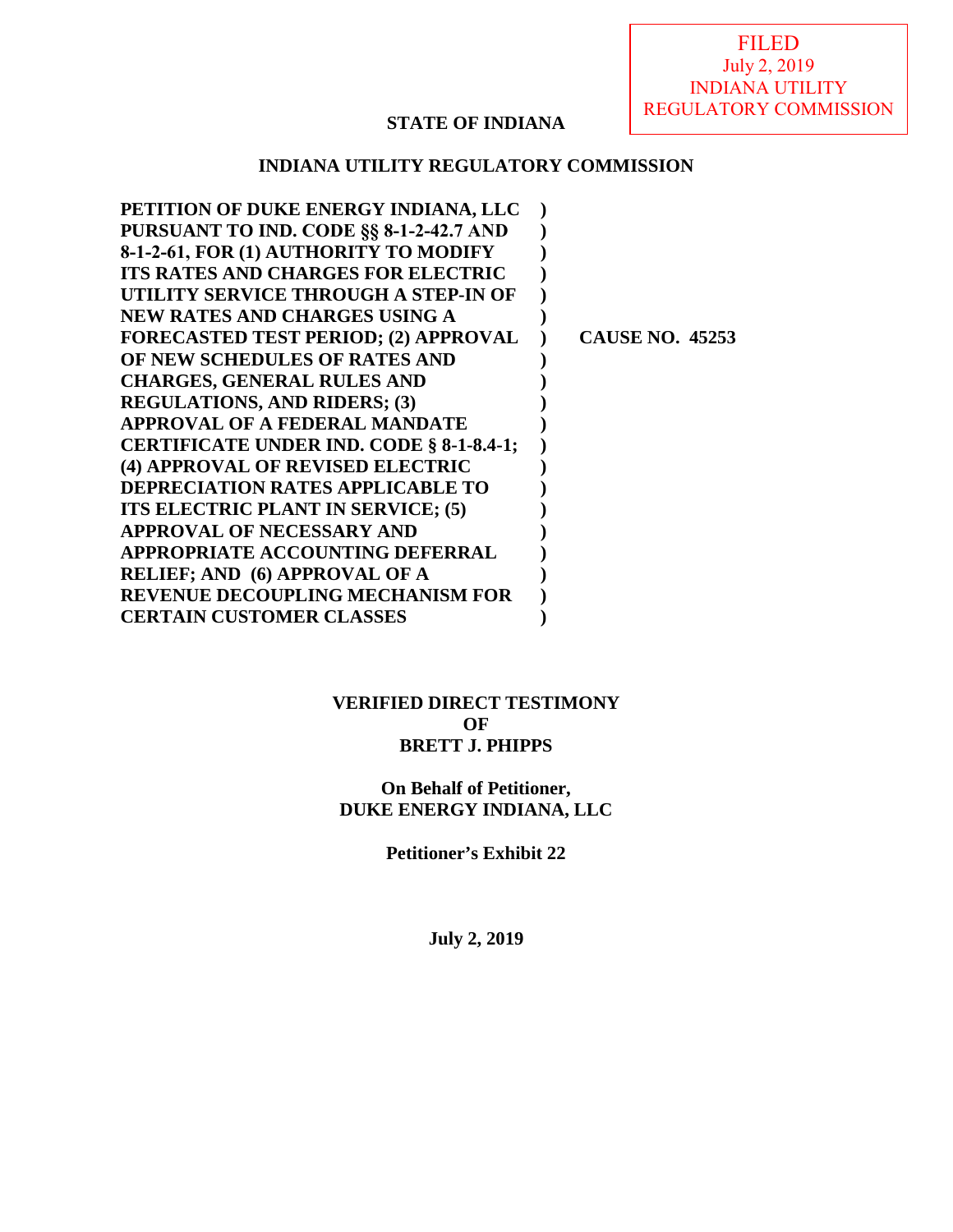#### **DUKE ENERGY INDIANA 2019 RATE CASE DIRECT TESTIMONY OF BRETT J. PHIPPS**

## **TESTIMONY OF BRETT J. PHIPPS MANAGING DIRECTOR, FUEL PROCUREMENT DUKE ENERGY PROGRESS, LLC ON BEHALF OF DUKE ENERGY INDIANA, LLC BEFORE THE INDIANA UTILITY REGULATORY COMMISSION**

| $\mathbf{1}$   |    | I. INTRODUCTION                                                                          |
|----------------|----|------------------------------------------------------------------------------------------|
| $\overline{2}$ | Q. | PLEASE STATE YOUR NAME AND BUSINESS ADDRESS.                                             |
| 3              | A. | My name is Brett J. Phipps, and my business address is 526 South Church Street,          |
| $\overline{4}$ |    | Charlotte, NC 28202.                                                                     |
| 5              | Q. | BY WHOM ARE YOU EMPLOYED AND IN WHAT CAPACITY?                                           |
| 6              | A. | I am employed as Managing Director, Fuel Procurement, Duke Energy Progress, LLC, a       |
| 7              |    | utility affiliate of Duke Energy Indiana, LLC ("Duke Energy Indiana" or "Company").      |
| 8              |    | In that capacity, I also provide services for Duke Energy's other affiliate utility      |
| 9              |    | companies, including Duke Energy Indiana, LLC.                                           |
|                |    |                                                                                          |
| 10             | Q. | PLEASE BRIEFLY DESCRIBE YOUR EDUCATIONAL BACKGROUND AND                                  |
| 11             |    | <b>BUSINESS EXPERIENCE.</b>                                                              |
| 12             | A. | I am a 1992 graduate of Marshall University with a Bachelor of Science in Chemistry. I   |
| 13             |    | have worked in the energy industry for approximately 26 years. My career began in the    |
| 14             |    | mining industry in 1993 where I held various roles associated with surface mining        |
| 15             |    | operations. I was employed with Progress Energy since 1999 where I held roles in         |
| 16             |    | terminal operations and sales and marketing for the unregulated business. I transitioned |
| 17             |    | to the regulated business in 2005 where I worked in various fuels procurement functions  |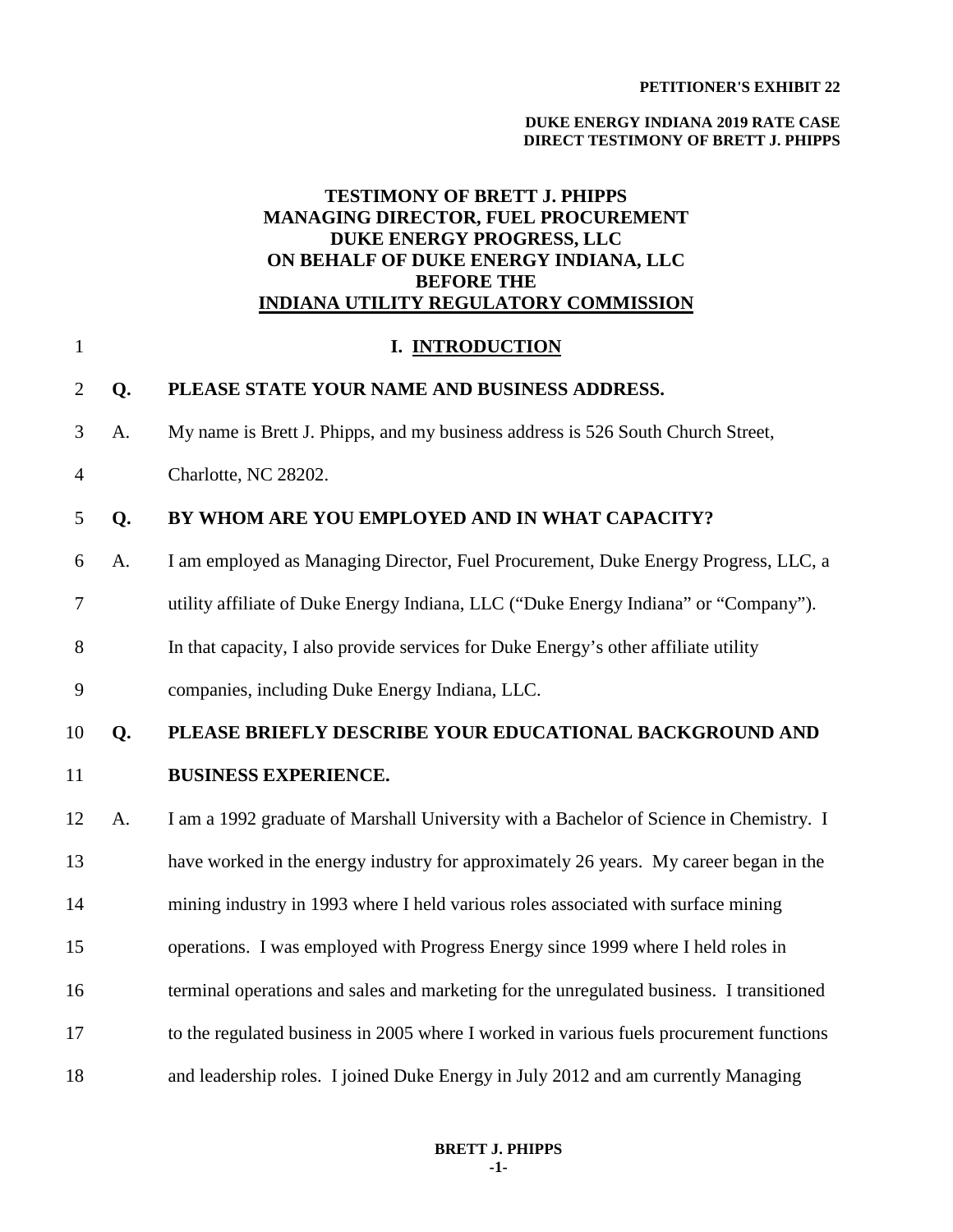| $\mathbf{1}$   |    | Director, Fuel Procurement. I am on the Board of Directors of the American Coal              |
|----------------|----|----------------------------------------------------------------------------------------------|
| $\overline{2}$ |    | Council, and a member of: The Coal Institute, the Lexington Coal Exchange and                |
| 3              |    | Southern Gas Association.                                                                    |
| 4              | Q. | PLEASE BRIEFLY DESCRIBE YOUR DUTIES AND RESPONSIBILITIES AS                                  |
| 5              |    | MANAGING DIRECTOR, FUEL PROCUREMENT.                                                         |
| 6              | A. | As Managing Director, Fuel Procurement, I participate in all aspects of the overall          |
| 7              |    | strategic direction and commercial management of the purchase, delivery and storage of       |
| 8              |    | fossil fuels that the Duke Energy regulated utilities use for the generation of electricity. |
| 9              |    | As part of this activity, I monitor and provide guidance in the various areas of fuel        |
| 10             |    | markets, including feedback regarding supply and demand, price, quality, availability,       |
| 11             |    | economics and deliverability. These fuel reviews cover both existing and potential future    |
| 12             |    | supply sources. I also supervise the Company's fuel procurement activity and associated      |
| 13             |    | transportation including the negotiation and administration of long-term and spot-           |
| 14             |    | purchase contracts. In addition to fuels, I also supervise procurement of reagents           |
| 15             |    | (products used by environmental control systems), natural gas and the overall fuel           |
| 16             |    | inventories for the regulated fossil generation fleet.                                       |
| 17             | Q. | WHAT IS THE PURPOSE OF YOUR TESTIMONY IN THIS PROCEEDING?                                    |
| 18             | A. | I will discuss Duke Energy's fuel procurement strategy as it relates to Duke Energy          |
| 19             |    | Indiana's generating units.                                                                  |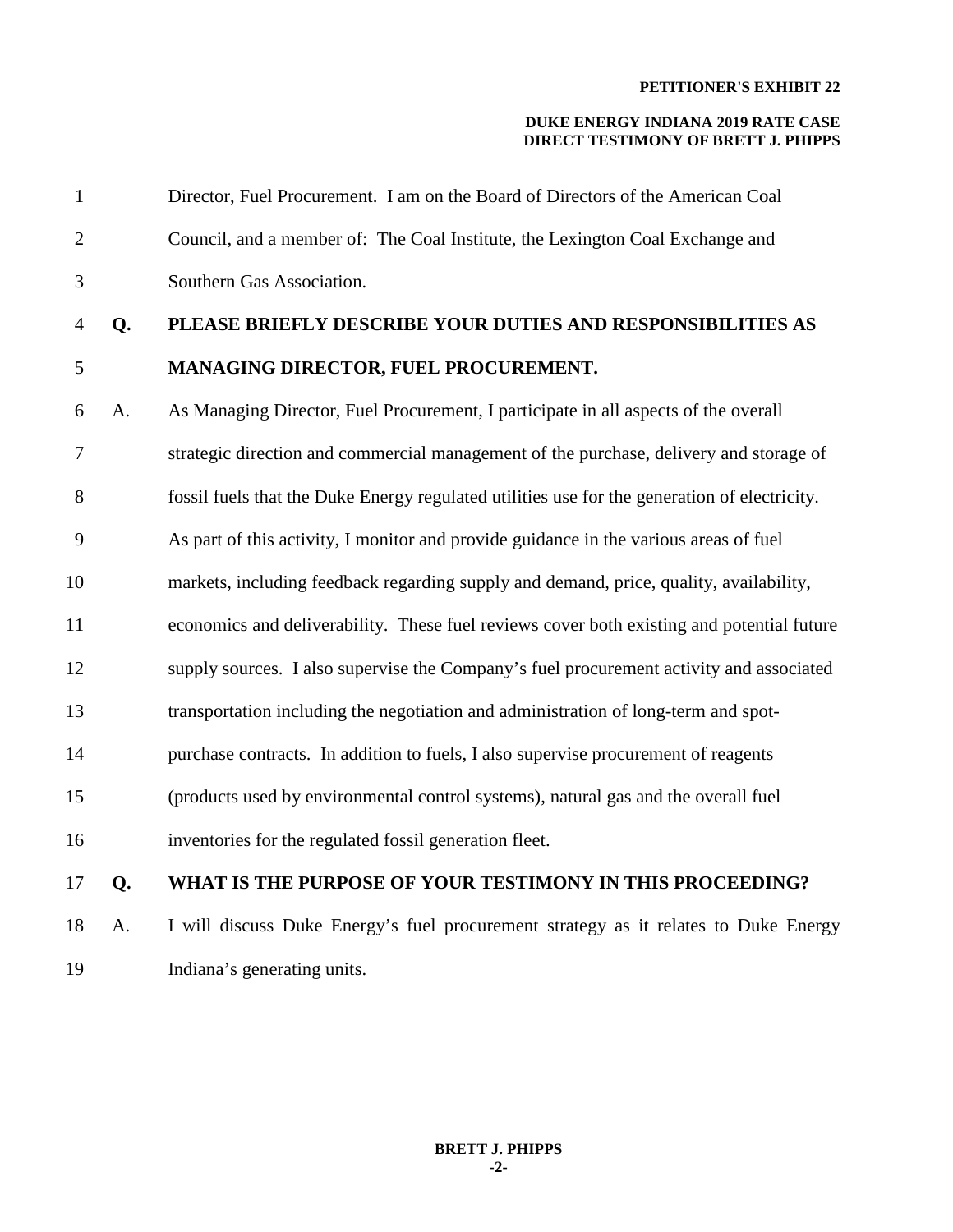## **DUKE ENERGY INDIANA 2019 RATE CASE DIRECT TESTIMONY OF BRETT J. PHIPPS**

| $\mathbf{1}$   |    | <b>II. FUEL PROCUREMENT</b>                                                                |
|----------------|----|--------------------------------------------------------------------------------------------|
| $\overline{2}$ | Q. | PLEASE EXPLAIN DUKE ENERGY INDIANA'S FUEL PROCUREMENT                                      |
| 3              |    | STRATEGY.                                                                                  |
| 4              | A. | Duke Energy Indiana has units that burn coal, natural gas and fuel oil.                    |
| 5              |    | Coal is generally purchased under long-term contracts of one year or more to               |
| 6              |    | assure a dependable supply of large quantities of coal with consistent quality             |
| 7              |    | characteristics to a generating station at a competitive price. When the Company           |
| 8              |    | determines its requirements to purchase coal, projected coal burns, coal inventory levels, |
| 9              |    | the amount of coal under contract and the quality characteristics needed for a particular  |
| 10             |    | generating station are taken into account. Coal supply requirements are competitively bid  |
| 11             |    | and proposals are secured from producers and evaluated thoroughly, taking into account     |
| 12             |    | coal quality, quantity, volume flexibility, transportation alternatives and price, among   |
| 13             |    | other factors. The producer (or producers) whose coal offers the best value, particularly  |
| 14             |    | with regard to overall utilization costs and volume flexibility, is selected for further   |
| 15             |    | negotiations to produce a long-term contract or contracts. It is important to note that    |
| 16             |    | many of our long-term contracts either contain provisions for periodic price reopener      |
| 17             |    | negotiations, some type of price escalations and de-escalations, or a mechanism to adjust  |
| 18             |    | prices based upon a published market price index. In addition, our coal transportation     |
| 19             |    | contracts in Indiana contain fuel price surcharge provisions that are based upon published |
| 20             |    | fuel price indices.                                                                        |
| 21             |    | Duke Energy Indiana also purchases spot coal. Duke Energy's Regulated Fuel                 |

22 Department stays continually informed as to the current market for spot and contract coal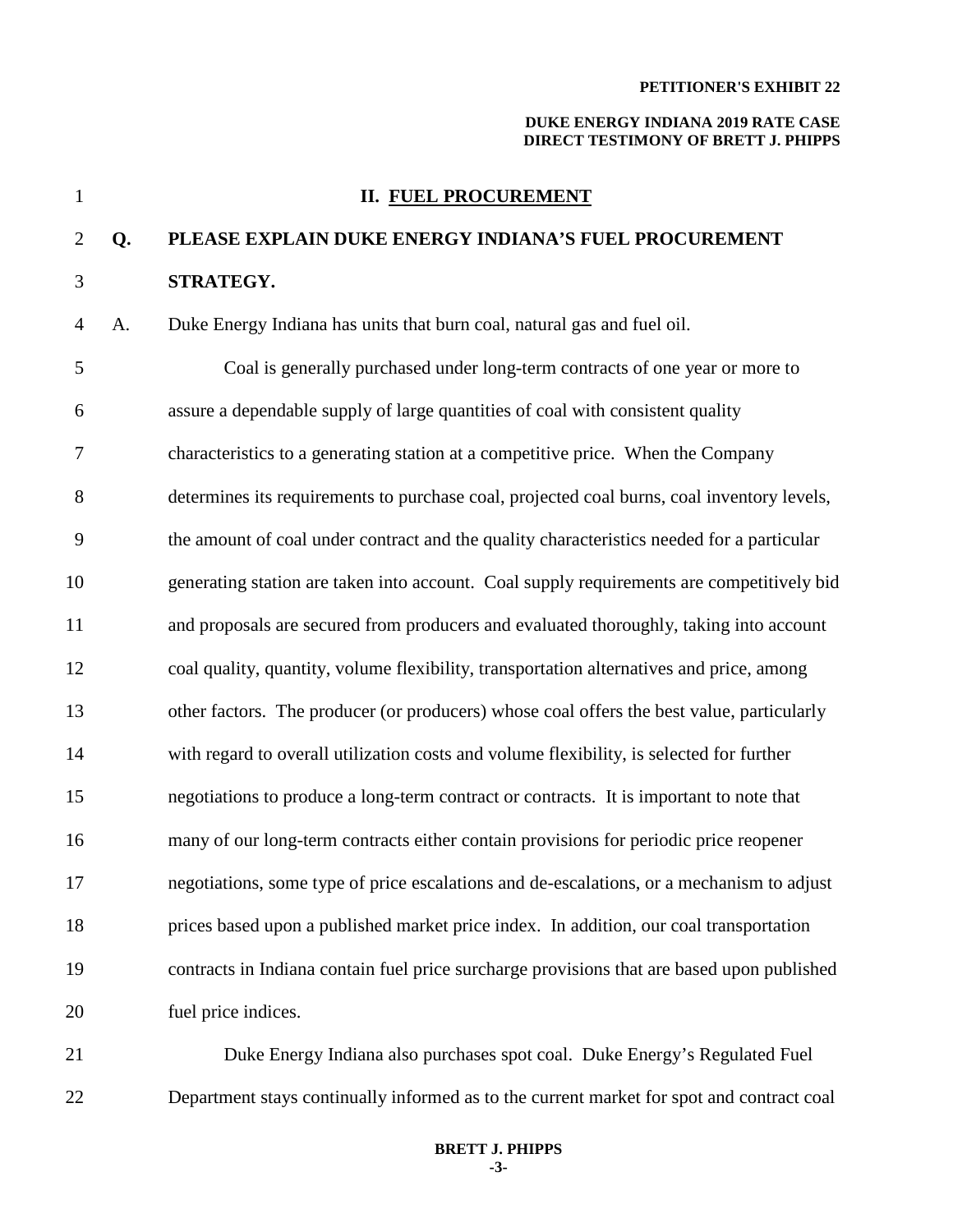| $\mathbf{1}$   |    | and specific opportunities for the purchase of such coal. At the time the Company              |
|----------------|----|------------------------------------------------------------------------------------------------|
| $\overline{2}$ |    | identifies a need to purchase spot coal, Regulated Fuels will seek proposals from              |
| 3              |    | potential suppliers via a phone solicitation, and the resulting commitments are based on       |
| $\overline{4}$ |    | the proposals that provide the best overall economic value to Duke Energy Indiana, with        |
| 5              |    | key aspects of the Company's evaluation being based on a combination of the lowest             |
| 6              |    | delivered cost, coal quality compatibility, and best overall utilization characteristics for a |
| 7              |    | given unit or units. As long-term contract obligations expire, the Company has been            |
| $8\,$          |    | utilizing increased amounts of spot coal purchases to enable its portfolio to be more          |
| 9              |    | responsive to current actual burns and projected future burns that have become more            |
| 10             |    | volatile.                                                                                      |
| 11             |    | For its natural gas units, Duke Energy Indiana has contracts for the purchase of               |
| 12             |    | gas supply, pipeline transportation, balancing and parking of natural gas needed for its       |
| 13             |    | generating stations.                                                                           |
| 14             |    | For its oil-fired units Duke Energy Indiana has one fuel oil supplier contract to              |
| 15             |    | provide fuel oil for its generating stations.                                                  |
| 16             |    | A. Coal                                                                                        |
| 17             | Q. | HOW MUCH COAL DOES DUKE ENERGY INDIANA PURCHASE                                                |
| 18             |    | <b>ANNUALLY?</b>                                                                               |
| 19             | A. | Duke Energy Indiana purchases approximately 11 million tons of coal annually.                  |
| 20             | Q. | HOW MANY OF THE COMPANY'S GENERATING STATIONS RECEIVE                                          |
| 21             |    | <b>COAL UNDER LONG-TERM CONTRACTS?</b>                                                         |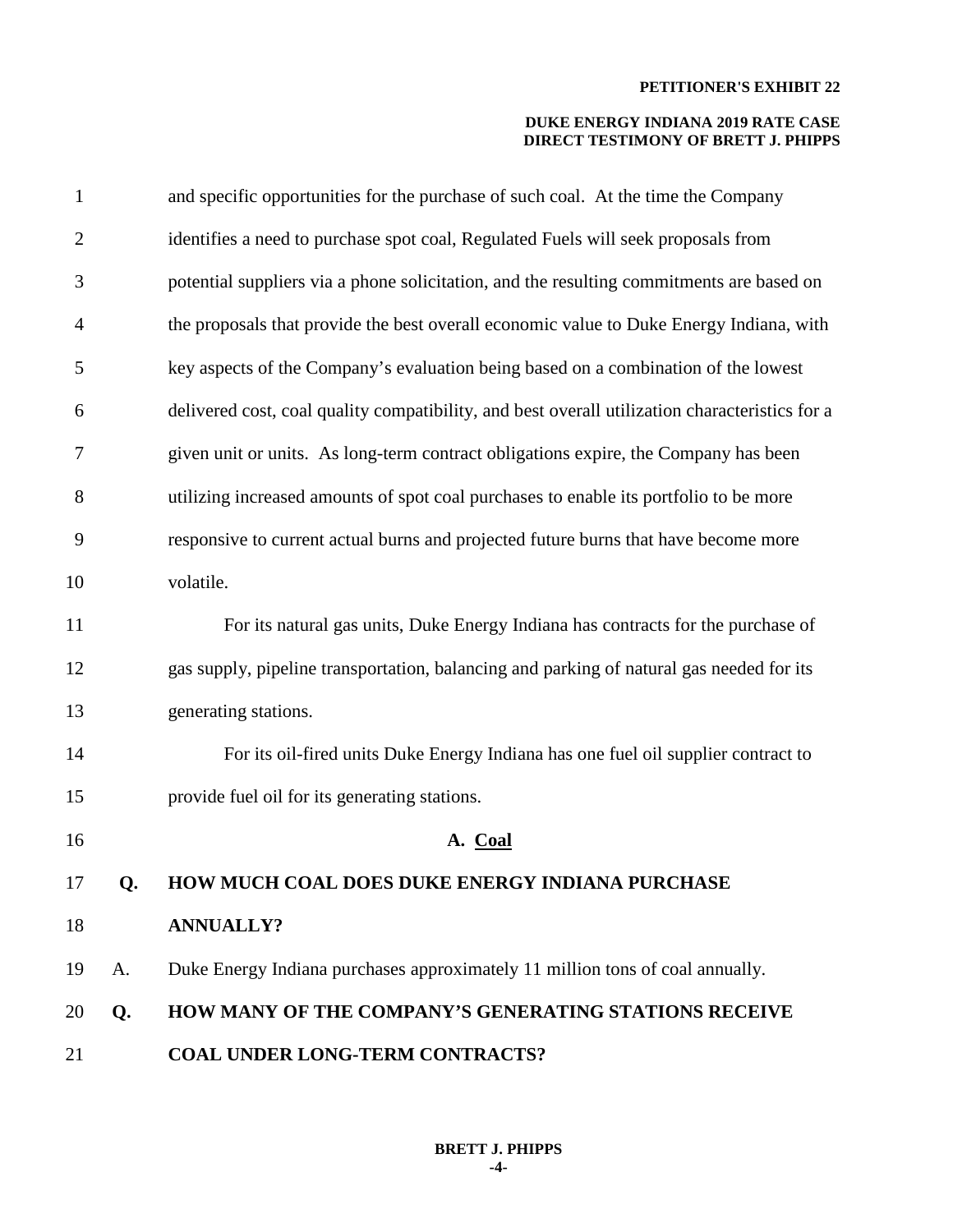| 1              | A. | Gibson, Cayuga and Edwardsport IGCC Stations continue to be supplied by long-term             |
|----------------|----|-----------------------------------------------------------------------------------------------|
| $\overline{2}$ |    | agreements. Gallagher Station will continue to be supplied by spot purchases depending        |
| $\mathfrak{Z}$ |    | on how much the Gallagher Station units operate.                                              |
| 4              | Q. | PLEASE DESCRIBE THE STEPS THE COMPANY TAKES TO ENSURE THE                                     |
| 5              |    | <b>COMPANY IS BUYING COAL AT THE LOWEST PRICE REASONABLY</b>                                  |
| 6              |    | <b>POSSIBLE?</b>                                                                              |
| 7              | A. | We use various methods and strategies to ensure reasonable costs, including the use of        |
| 8              |    | staggered terms on long-term contracts, maintaining a diversified mix of suppliers and        |
| 9              |    | using indices, at times, in the determination of adjustment of prices. The Company also       |
| 10             |    | works with fuel and transportation suppliers to increase operating and volume flexibility     |
| 11             |    | in an effort to reduce costs. In addition, we are vigilant about monitoring and enforcing     |
| 12             |    | the provisions of our coal contracts with respect to quantities and qualities of coal due the |
| 13             |    | Company. Further, the coal quality provisions contained in the Company's coal supply          |
| 14             |    | agreements typically include penalties for non-conforming coal deliveries.                    |
| 15             | Q. | PLEASE DESCRIBE THE LATEST TRENDS IN COAL MARKET                                              |
| 16             |    | <b>CONDITIONS.</b>                                                                            |
| 17             | A. | Published prices for U.S. coal markets have increased slightly recently in response to        |
| 18             |    | demand from recent weather and increased natural gas prices. The following are 2019           |
| 19             |    | market price indications for the different coal producing regions as of Mid-May 2019:         |
| 20             |    | High-sulfur Illinois basin coal prices are in the high \$30s to mid \$40s per ton, these      |
| 21             |    | prices are forecasted to remain through 2020; Central Appalachia coal prices are in the       |
| 22             |    | low \$50s to low \$60s per ton, these prices are forecasted to remain through 2020;           |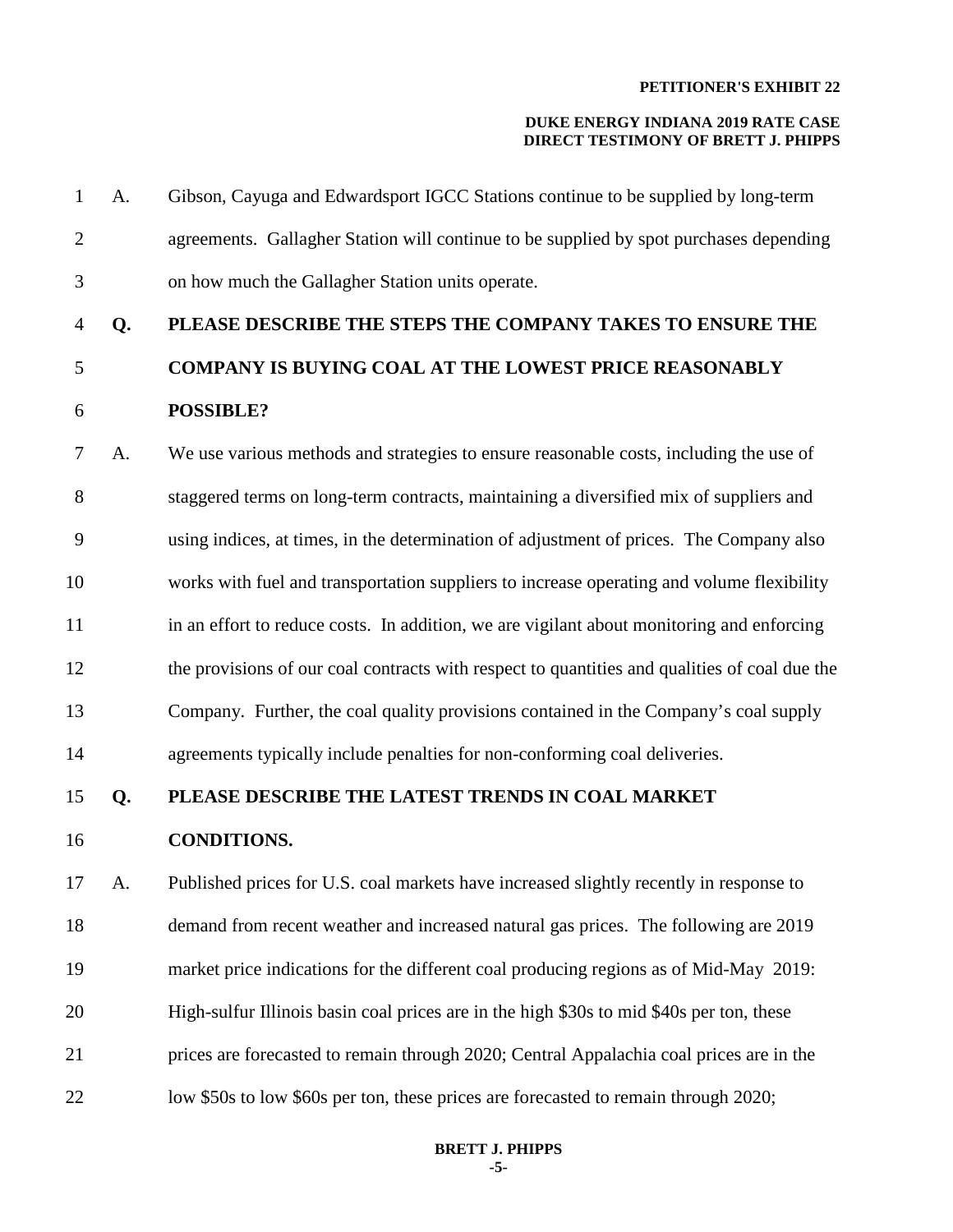| $\mathbf{1}$   |    | Northern Appalachia coal prices are in the low to high \$40s, these prices are also         |
|----------------|----|---------------------------------------------------------------------------------------------|
| $\overline{2}$ |    | forecasted to remain through 2020 per ton; and Powder River Basin coal prices               |
| $\mathfrak{Z}$ |    | approximately \$12.10 per ton.                                                              |
| $\overline{4}$ |    | Coal markets continue to be challenged and there has been market volatility due             |
| 5              |    | to a number of factors, including: (a) deteriorated financial health of coal suppliers; (b) |
| 6              |    | renewed uncertainty from the new administration regarding proposed and imposed U.S.         |
| 7              |    | Environmental Protection Agency ("EPA") regulations for power plants; (c) abundant          |
| 8              |    | natural gas supply and storage resulting in lower natural gas prices combined with          |
| 9              |    | installation of new combined cycle ("CC") generation by utilities, especially in the        |
| 10             |    | Southeast, which has also lower overall coal demand; (d) changing demand in global          |
| 11             |    | markets for both steam and metallurgical coal; (e) increasingly stringent safety            |
| 12             |    | regulations for mining operations, which result in higher costs and lower productivity; (f) |
| 13             |    | volatile power prices; (g) mergers and acquisitions in the different coal basins; and (h)   |
| 14             |    | mining production changes in an attempt to bring supply of coal into balance with current   |
| 15             |    | demand. Despite the challenges in the coal industry, the Company has not experienced        |
| 16             |    | non-performance by suppliers on any of its coal contracts.                                  |
| 17             | Q. | HOW MANY DAYS BURN DOES THE COMPANY MANAGE TO?                                              |
| 18             | A. | Duke Energy Indiana manages to a target of approximately 45 days of coal at full load       |
| 19             |    | burn. However, actual inventory levels fluctuate due to changes from, but not limited to,   |
| 20             |    | the following factors: $(1)$ weather driven demand; $(2)$ plant availability; and $(3)$     |
| 21             |    | commodity price fluctuations.                                                               |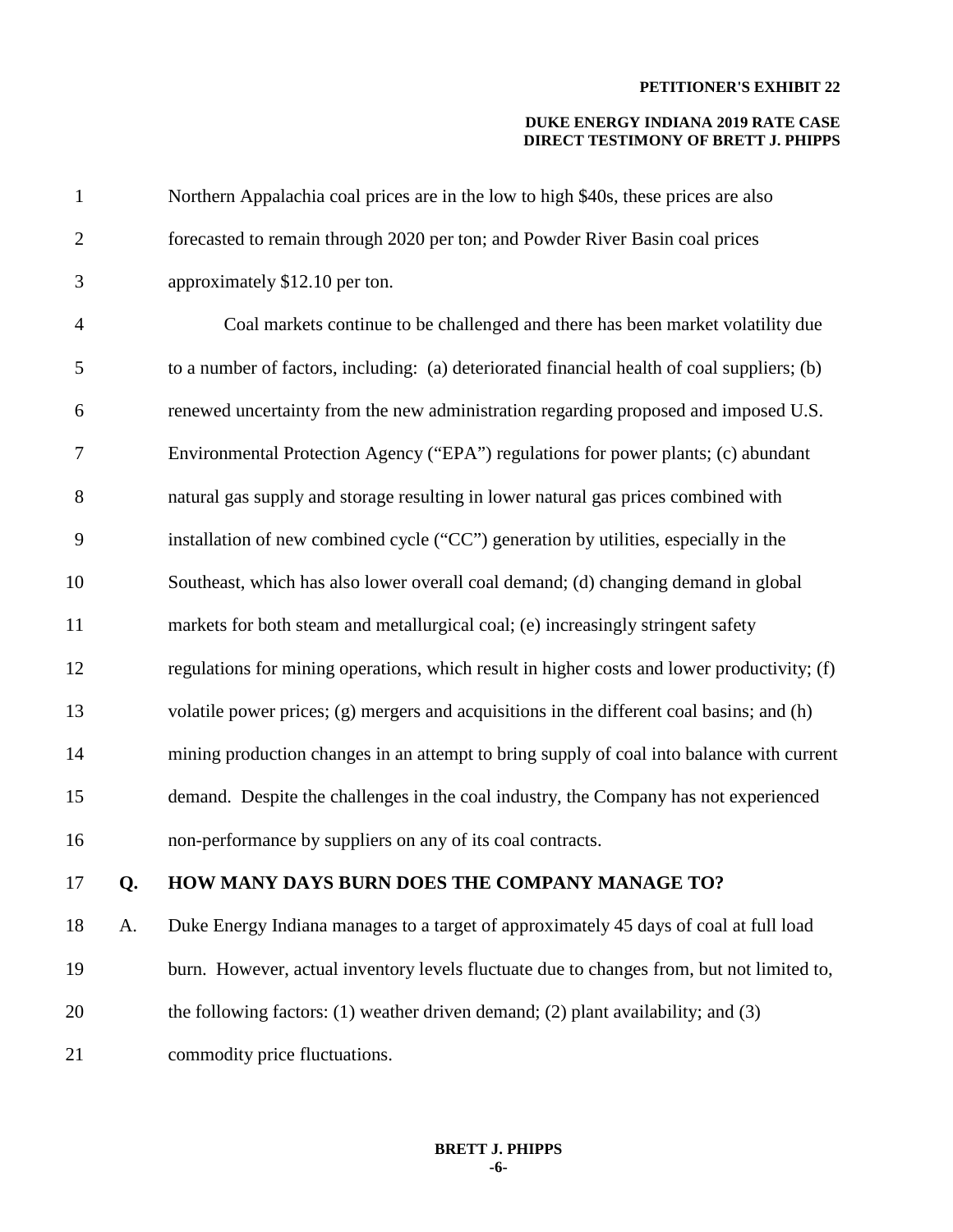## **DUKE ENERGY INDIANA 2019 RATE CASE DIRECT TESTIMONY OF BRETT J. PHIPPS**

# 1 **Q. WHAT IS THE CURRENT INVENTORY LEVEL DAYS OF BURN AT EACH**

# 2 **OF THE MAJOR COAL GENERATING PLANTS AS OF THE END OF MAY**

- 3 **2019.**
- 4 A. The inventory levels are shown in the table below:
- 

## 5 **Table 1**

| <b>Station</b>          | <b>Days Full Load Burn</b><br>(As of 5/31/2019) |
|-------------------------|-------------------------------------------------|
| Cayuga                  | 58                                              |
| <b>Edwardsport IGCC</b> |                                                 |
| Gallagher               | 34                                              |
| Gibson                  | 52                                              |
| Total                   |                                                 |

# 6 **Q. WHAT IS THE FORECASTED DAYS OF COAL BURN AT EACH OF THE**

# 7 **MAJOR COAL GENERATING PLANTS AS OF THE END OF THE 2020**

# 8 **FORECAST TEST PERIOD?**

- 9 A. Forecasted days of coal burn are shown in the table below:
- 

# 10 **Table 2**

| <b>Station</b>          | <b>Days Full Load Burn</b><br>(As of 12/31/2020) |
|-------------------------|--------------------------------------------------|
| Cayuga                  |                                                  |
| <b>Edwardsport IGCC</b> | 46                                               |
| Gallagher               | 31                                               |
| Gibson                  | 4                                                |
| <b>Total</b>            |                                                  |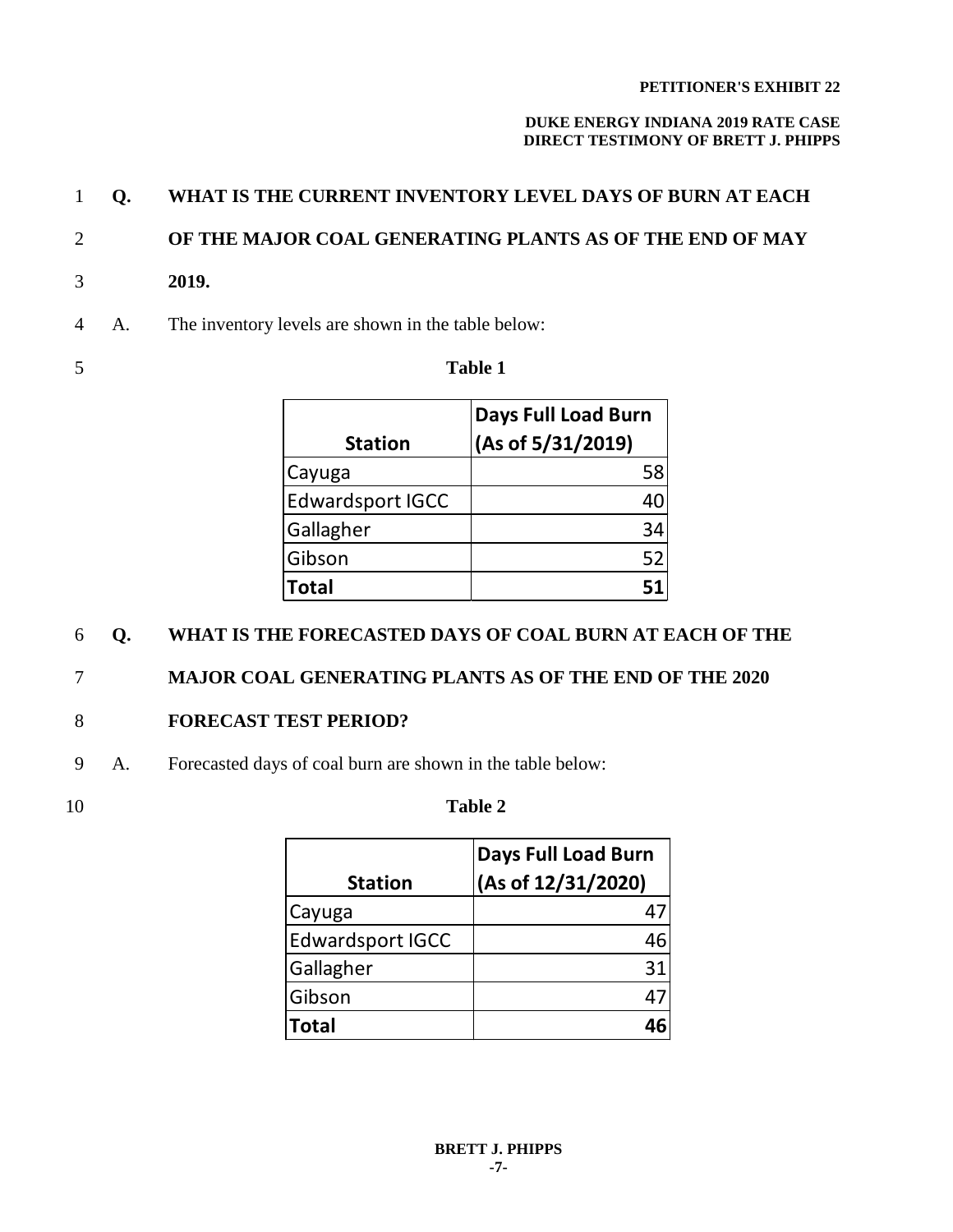### **DUKE ENERGY INDIANA 2019 RATE CASE DIRECT TESTIMONY OF BRETT J. PHIPPS**

# 2 **IT EXPECTED TO BE IN 2020?** 3 A. The coal inventory level for Duke Energy Indiana at the end of 2018 was 2,387,404 tons. 4 The coal inventory level for Duke Energy Indiana at the end of 2020 is expected to be 5 approximately 2,517,963 tons. 6 **Q. IS THE COAL INVENTORY LEVEL IN 2020 REASONABLE?** 7 A. Yes, it is. This coal inventory level is consistent with our fuel inventory strategy. An 8 approximate average of 45 to 46 days of coal burn for the forecasted 2020 period is 9 reasonable and consistent with recent experience. The Company's fuel inventory strategy 10 is designed to balance the costs associated with maintaining coal inventory with the need 11 to provide a reliable inventory level that when needed especially during periods of high 12 demand, extreme weather, fuel transportation or mine production problems, Duke Energy 13 Indiana will have adequate fuel supplies to operate its generating units. 14 **Q. WHAT STEPS IS THE COMPANY UNDERTAKING TO ACTIVELY MANAGE**  15 **ITS COAL INVENTORY LEVELS?** 16 A. The Company continues to evaluate a host of options to effectively manage inventory 17 levels. As mentioned previously, the Company actively manages its portfolio and has 18 been utilizing increased amounts of spot coal to enable its purchases to be more 19 responsive to current actual burns and projected future burns that have become more 20 volatile. However, in cases where actual burns unexpectedly drop below projections and 21 the Company's inventory levels are above target, as inventory levels dictate, the 22 Company explores options to store or defer contract coal or resell surplus coal into the

1 **Q. WHAT WAS THE TOTAL COAL INVENTORY LEVEL IN 2018 AND WHAT IS**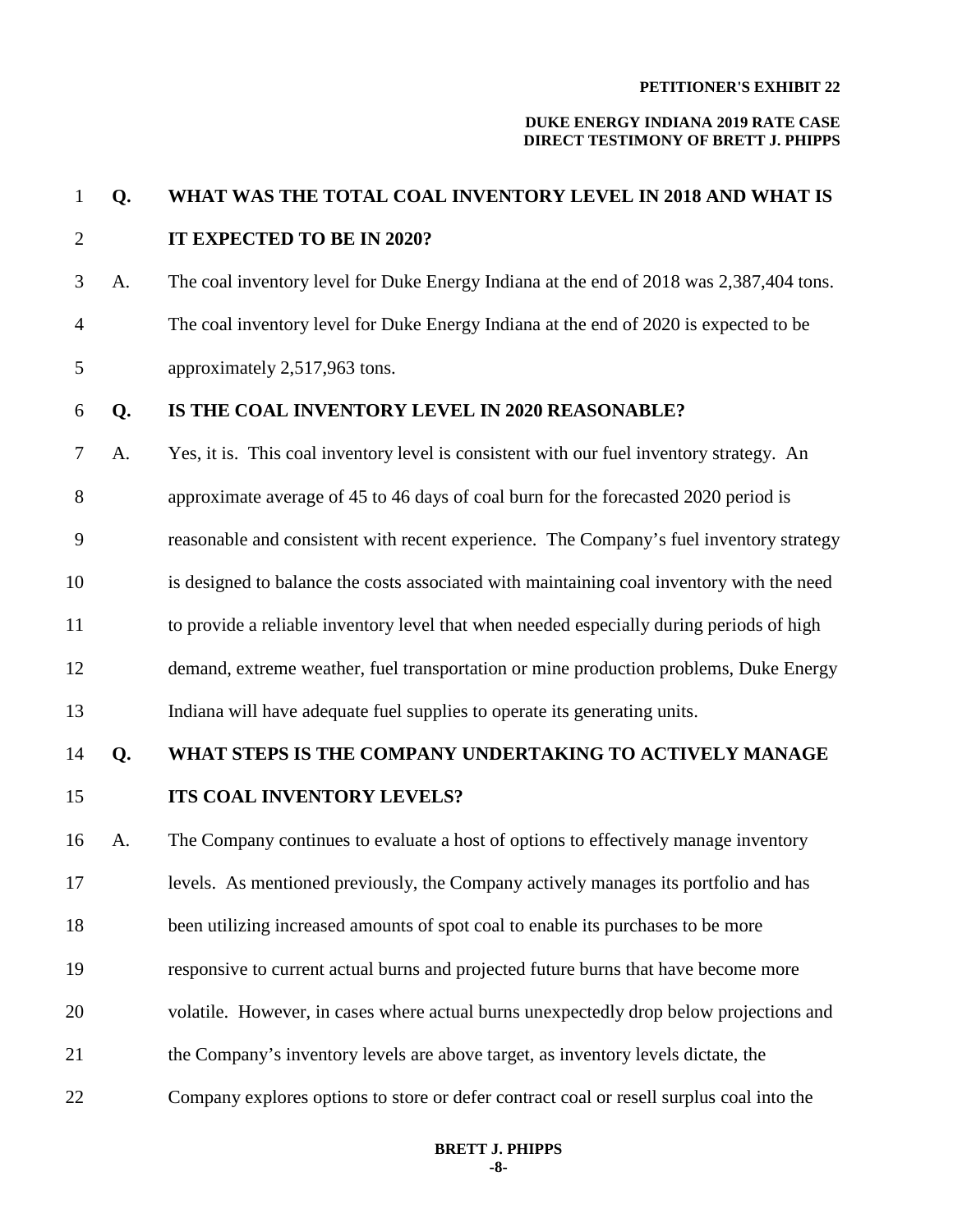| $\mathbf{1}$   |    | market. Due to continued weak coal market conditions, resale opportunities will continue   |
|----------------|----|--------------------------------------------------------------------------------------------|
| $\overline{2}$ |    | to be extremely difficult in the near term. The Company will continue to closely monitor   |
| 3              |    | its anticipated coal requirements and inventories and take every action available to       |
| 4              |    | effectively control coal inventories in the least cost-impact manner for customers         |
| 5              |    | including the use of a coal price decrement on an as needed basis.                         |
| 6              | Q. | BASED ON YOUR EXPERTISE, DO YOU HAVE AN OPINION AS TO                                      |
| 7              |    | WHETHER THE COMPANY IS BUYING COAL AT THE LOWEST PRICES                                    |
| 8              |    | <b>REASONABLY POSSIBLE?</b>                                                                |
| 9              | A. | Yes. In my opinion, the Company is currently purchasing coal at prices as low as           |
| 10             |    | reasonably possible.                                                                       |
| 11             |    | <b>B.</b> Natural Gas                                                                      |
|                |    |                                                                                            |
| 12             | Q. | HOW MUCH NATURAL GAS DOES DUKE ENERGY INDIANA PURCHASE                                     |
| 13             |    | <b>ANNUALLY?</b>                                                                           |
| 14             | A. | Duke Energy Indiana purchases approximately 20 - 40 bcf annually.                          |
| 15             | Q. | PLEASE DESCRIBE HOW THE COMPANY PURCHASES NATURAL GAS                                      |
| 16             |    | FOR ITS NATURAL GAS-FIRED GENERATING UNITS.                                                |
| 17             | A. | For gas-fired generators, Duke Energy Indiana purchases natural gas pursuant to supply     |
| 18             |    | agreements that allow for competitive daily and spot market gas supply purchases from      |
| 19             |    | third parties.                                                                             |
| 20             |    | Duke Energy Indiana has contracts for the purchase of gas supply, pipeline                 |
| 21             |    | transportation, balancing and parking of natural gas needed for its generating stations. A |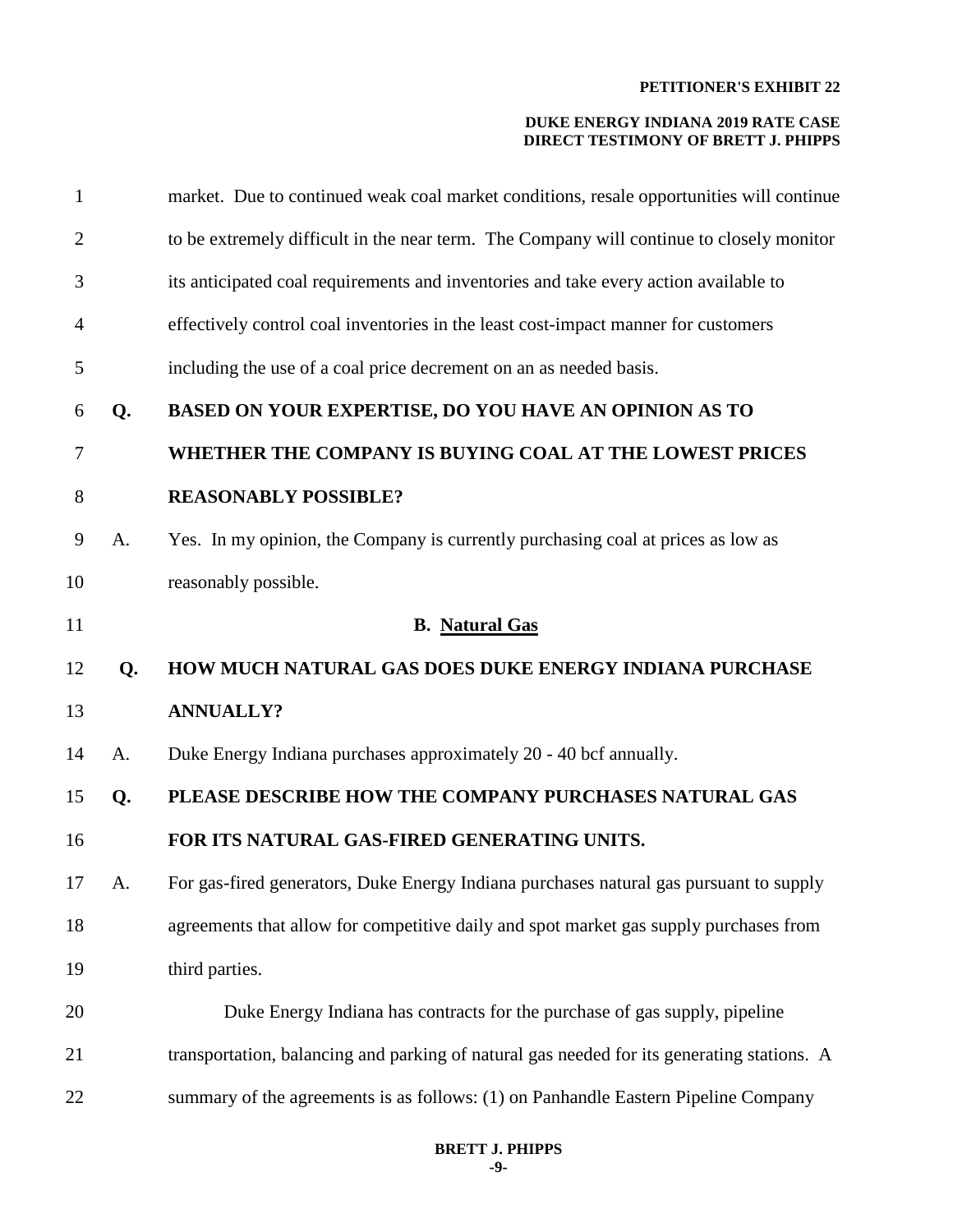## **DUKE ENERGY INDIANA 2019 RATE CASE DIRECT TESTIMONY OF BRETT J. PHIPPS**

| 21             | Q. | PLEASE DESCRIBE HOW THE PRICE OF NATURAL GAS HAS CHANGED IN                               |
|----------------|----|-------------------------------------------------------------------------------------------|
| 20             |    | IGCC.                                                                                     |
| 19             |    | at Wheatland, Cayuga CT, Noblesville, Vermillion, Henry County, and Edwardsport,          |
| 18             |    | Madison Generation Station, and Tenaska Marketing Ventures for natural gas consumed       |
| 17             |    | Sequent Energy Management, L.P. to schedule and procure natural gas consumed at           |
| 16             |    | Pipeline Company for the Henry County Station. The Company primarily utilizes             |
| 15             |    | (5) an interruptible transportation agreement and a pooling transportation service on ANR |
| 14             |    | agreement with Vectren Energy Delivery of Indiana - South for Edwardsport IGCC; and       |
| 13             |    | Station, Vermillion Station, and Edwardsport IGCC; (4) a gas transportation service       |
| 12             |    | balancing agreement for gas delivery and parking services for the Wheatland Generation    |
| 11             |    | Pipeline a firm transportation agreement, a park and loan agreement, and an operational   |
| 10             |    | natural gas transportation and balancing for the Madison Station; (3) on Midwestern       |
| 9              |    | lateral interruptible transportation agreement and operational balancing agreement with   |
| $8\,$          |    | Eastern Pipeline Co. ("TETCO"), an interruptible transportation contract, a Lebanon       |
| 7              |    | the Cayuga CT and directly off the interconnection to Noblesville Station; (2) on Texas   |
| 6              |    | subsidiary of CenterPoint Energy) near Montezuma, Indiana and on a firm contract to       |
| 5              |    | Indiana Gas Company system (part of Vectren Energy Delivery of Indiana ("Vectren") a      |
| $\overline{4}$ |    | Texas Eastern / Lebanon point with delivery path to the pipeline interconnection with the |
| 3              |    | firm natural gas transportation agreement on PEPL has a primary receipt point at the      |
| $\overline{2}$ |    | enhanced interruptible transportation agreement and a parking service agreement. The      |
| $\mathbf{1}$   |    | ("PEPL"), a firm transportation agreement, an interruptible transportation agreement, an  |

22 **RECENT MONTHS.**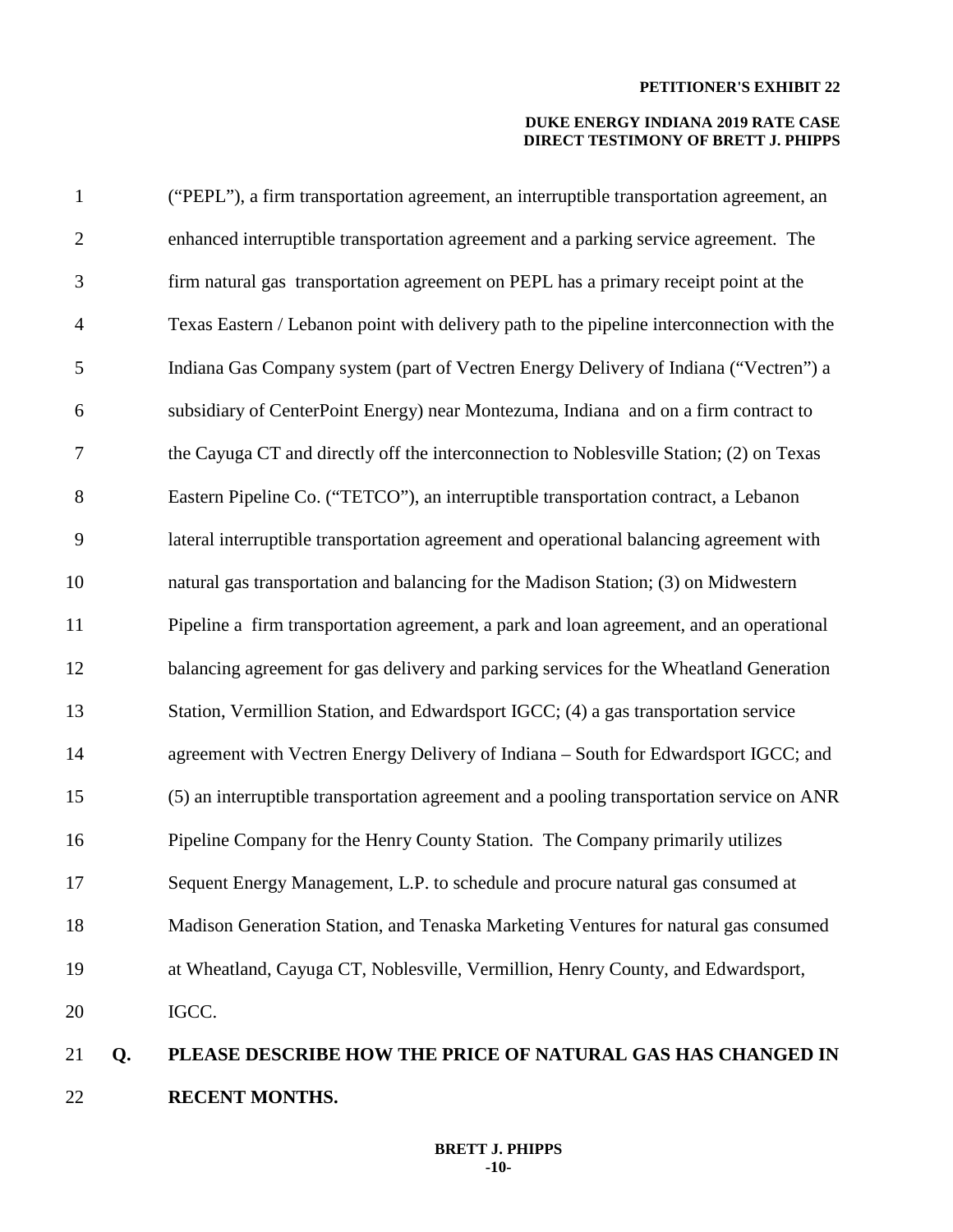| 1              | A. | Spot natural gas prices are dynamic, volatile and can change significantly day to day        |
|----------------|----|----------------------------------------------------------------------------------------------|
| $\overline{2}$ |    | based on market fundamental drivers. For the period of January 1, 2019 through May 31,       |
| 3              |    | 2019, the daily prompt month Henry Hub Futures price for natural gas ranged between a        |
| 4              |    | low of \$2.49 per MMBtu on April 25, 2019 to a high of \$3.59 per MMBtu on January 15,       |
| 5              |    | 2019. The average daily settlement price during this time period was \$2.78 per MMBtu.       |
| 6              |    | The futures price is not indicative of the actual delivered gas price to Duke Energy         |
| 7              |    | Indiana's generation stations; however, it is an indication of prompt month natural gas      |
| 8              |    | pricing in the Gulf Coast region.                                                            |
| 9              | Q. | DO YOU HAVE AN OPINION AS TO WHETHER THE COMPANY                                             |
| 10             |    | PURCHASED NATURAL GAS AT THE LOWEST PRICES REASONABLY                                        |
| 11             |    | <b>POSSIBLE?</b>                                                                             |
| 12             | A. | Yes. It is my opinion that the Company purchased natural gas at the lowest cost              |
| 13             |    | reasonably possible.                                                                         |
| 14             |    | $C.$ $Oil$                                                                                   |
| 15             | Q. | HOW MUCH OIL DOES DUKE ENERGY INDIANA PURCHASE ANNUALLY?                                     |
| 16             | A. | During a (3) year average period from 2016-2018, Duke Energy Indiana purchased               |
| 17             |    | approximately 3.6 million gallons of fuel oil annually.                                      |
| 18             | Q. | REFERRING NOW TO THE COMPANY'S PURCHASE OF OIL, WILL YOU                                     |
| 19             |    | <b>DESCRIBE THOSE PURCHASES?</b>                                                             |
| 20             | A. | Oil for peaking and cycling units is purchased from one supplier at the current index        |
| 21             |    | prices as of the date of delivery under prearranged logistics. Our primary oil               |
| 22             |    | requirements are for #2 ultra-low sulfur fuel oil, which varies little in delivered quality. |
|                |    |                                                                                              |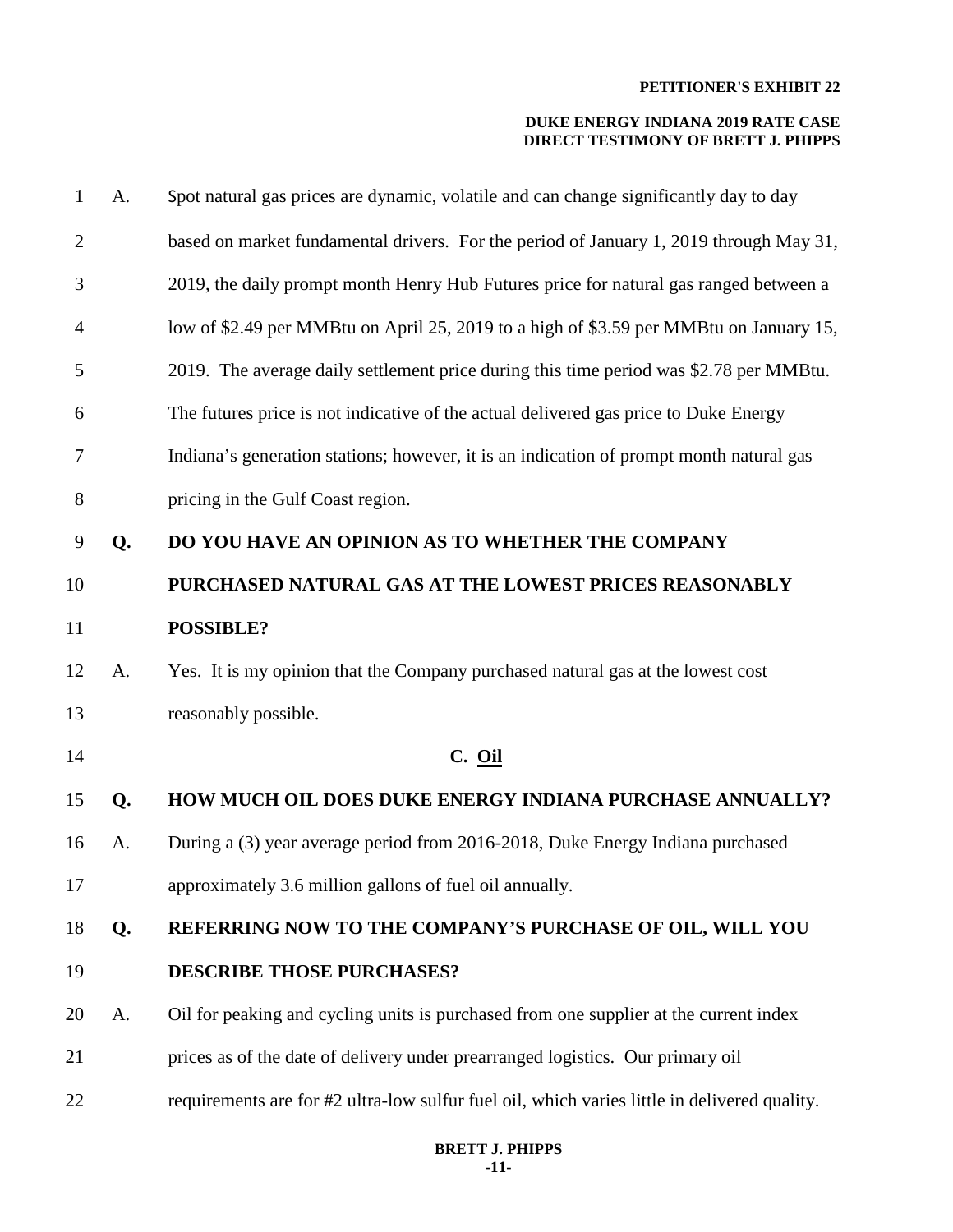| $\mathbf{1}$   | Q. | BASED UPON YOUR EXPERIENCE, DO YOU HAVE AN OPINION AS TO                                     |
|----------------|----|----------------------------------------------------------------------------------------------|
| $\overline{2}$ |    | WHETHER THE COMPANY PURCHASED OIL AT THE LOWEST PRICES                                       |
| 3              |    | <b>REASONABLY POSSIBLE?</b>                                                                  |
| $\overline{4}$ | A. | Yes. It is my opinion that the Company purchased oil at the lowest cost reasonably           |
| 5              |    | possible.                                                                                    |
| 6<br>7         |    | III. DUKE ENERGY INDIANA ANNUAL 2020 BUDGET<br><b>FUEL AND PURCHASE POWER EXPENSE</b>        |
| 8              | Q. | DID THE FUELS AND SYSTEM OPTIMIZATION GROUP PROVIDE WITNESS                                  |
| 9              |    | <b>JACOBI WITH THE ELECTRIC FUEL AND PURCHASE POWER COST</b>                                 |
| 10             |    | <b>FORECAST USED IN ESTABLISHING THE FUEL AND PURCHASE POWER</b>                             |
| 11             |    | <b>EXPENSE IN THE DUKE ENERGY INDIANA 2020 BUDGET?</b>                                       |
| 12             | A. | Yes, The Fuels and System Optimization group provided Witness Jacobi the electric fuel       |
| 13             |    | and purchased power cost forecast used in establishing the fuel and purchase power           |
| 14             |    | expense in the Duke Energy Indiana 2020 budget. As Managing Director, Fuel                   |
| 15             |    | Procurement I am responsible for the fuel related inputs to the production cost model        |
| 16             |    | used to simulate the generation output and the associated costs used to create the forecast. |
| 17             | Q. | WHAT ARE THE MAJOR FUEL AND PURCHASED POWER ASSUMPTIONS                                      |
| 18             |    | <b>REFLECTED IN THE COMPANY'S 2020 BUDGET?</b>                                               |
| 19             | A. | To forecast the output of the Company's generating units, the Company uses an                |
| 20             |    | externally developed production costing model calibrated to the Duke Energy Indiana          |
| 21             |    | system for forecasting. All of Duke Energy Indiana's generating units are represented in     |
| 22             |    | the model with their key characteristics, such as capacity, fuel type, heat rate, and        |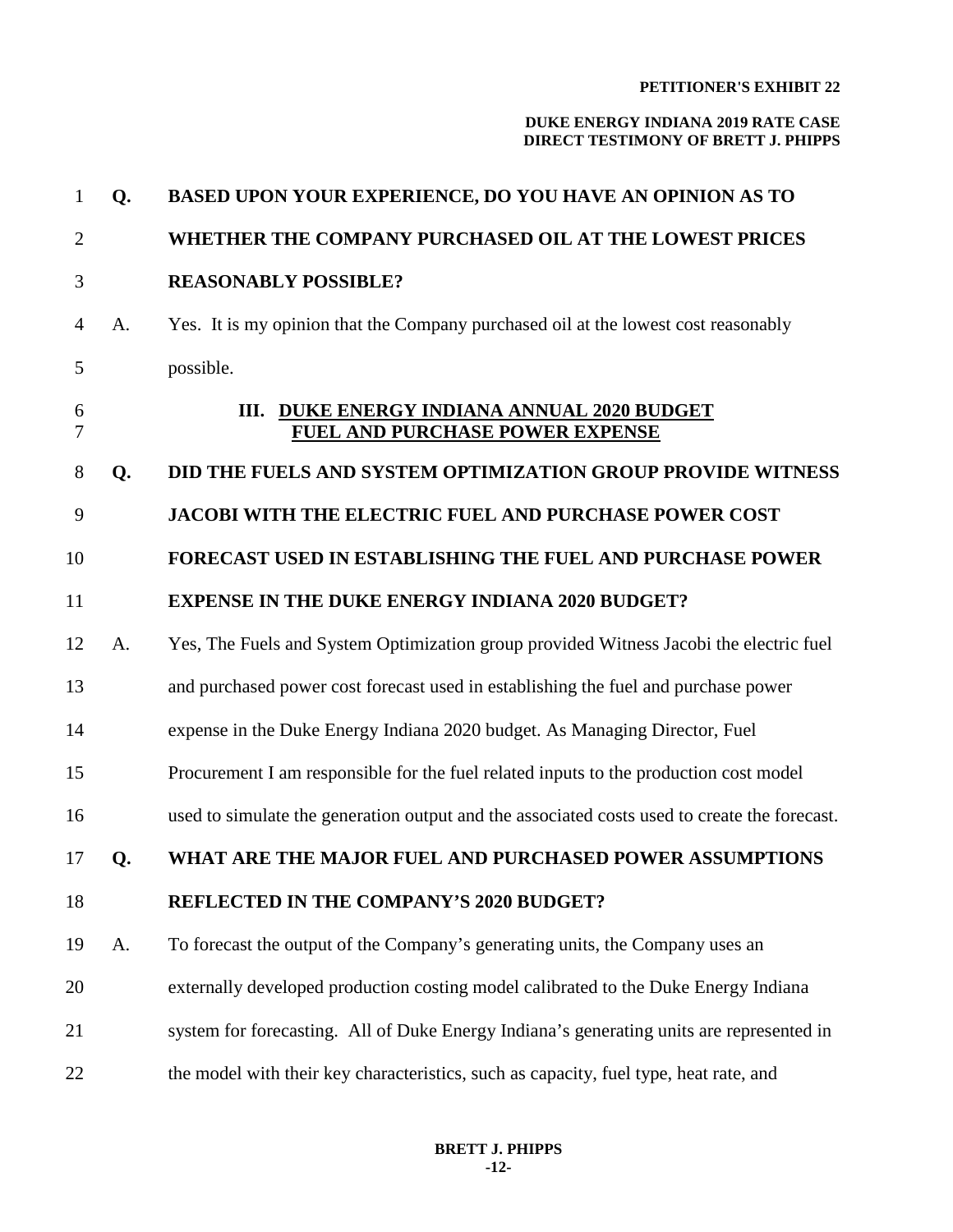| $\mathbf{1}$   |    | emission rates. Other inputs include fuel costs for each unit, forced outage rates, the    |
|----------------|----|--------------------------------------------------------------------------------------------|
| $\overline{2}$ |    | market value for emission allowances, the market price for power, and the Company's        |
| 3              |    | load forecast for native load customers. The model simulates the economic dispatch of      |
| $\overline{4}$ |    | the Company's generating fleet and projects purchases on an hourly basis to meet the       |
| 5              |    | forecasted load for current and future periods. For the time periods forecasted, the model |
| 6              |    | calculates the amount and type of fuel that would be used, the number of emission          |
| 7              |    | allowances consumed, and the amount of power generated and purchased to most               |
| $8\,$          |    | economically serve our customers.                                                          |
| 9              |    | The Company's fuel forecasting methodology for natural gas pricing incorporates            |
| 10             |    | third-party market natural gas prices and volatility at the time of forecast into the fuel |
| 11             |    | forecast. The market volatilities used are obtained and derived from observed 3rd party    |
| 12             |    | option pricing from the Intercontinental Exchange. Third-party basis adders are included   |
| 13             |    | to deliver the gas to the generating stations along with any transportation and loss       |
| 14             |    | charges. The coal fuel costs are derived based on each station's weighted average cost of  |
| 15             |    | coal which are calculated by incorporating existing inventory costs, projected contractual |
| 16             |    | costs including transportation and third-party market coal prices.                         |
| 17             | Q. | IN YOUR OPINION, ARE DUKE ENERGY INDIANA'S RETAIL                                          |
| 18             |    | <b>JURISDICTIONAL FUEL COSTS ASSUMPTIONS FOR 2020 REASONABLE?</b>                          |
| 19             | A. | Yes. Duke Energy Indiana makes every reasonable effort to acquire fuel so as to provide    |
| 20             |    | electricity to its retail customers at the lowest fuel cost reasonably possible. As the    |
| 21             |    | Company explains in its quarterly fuel adjustment clause proceedings, Duke Energy          |
| 22             |    | Indiana purchases coal pursuant to long-term contracts entered into after competitive      |
|                |    |                                                                                            |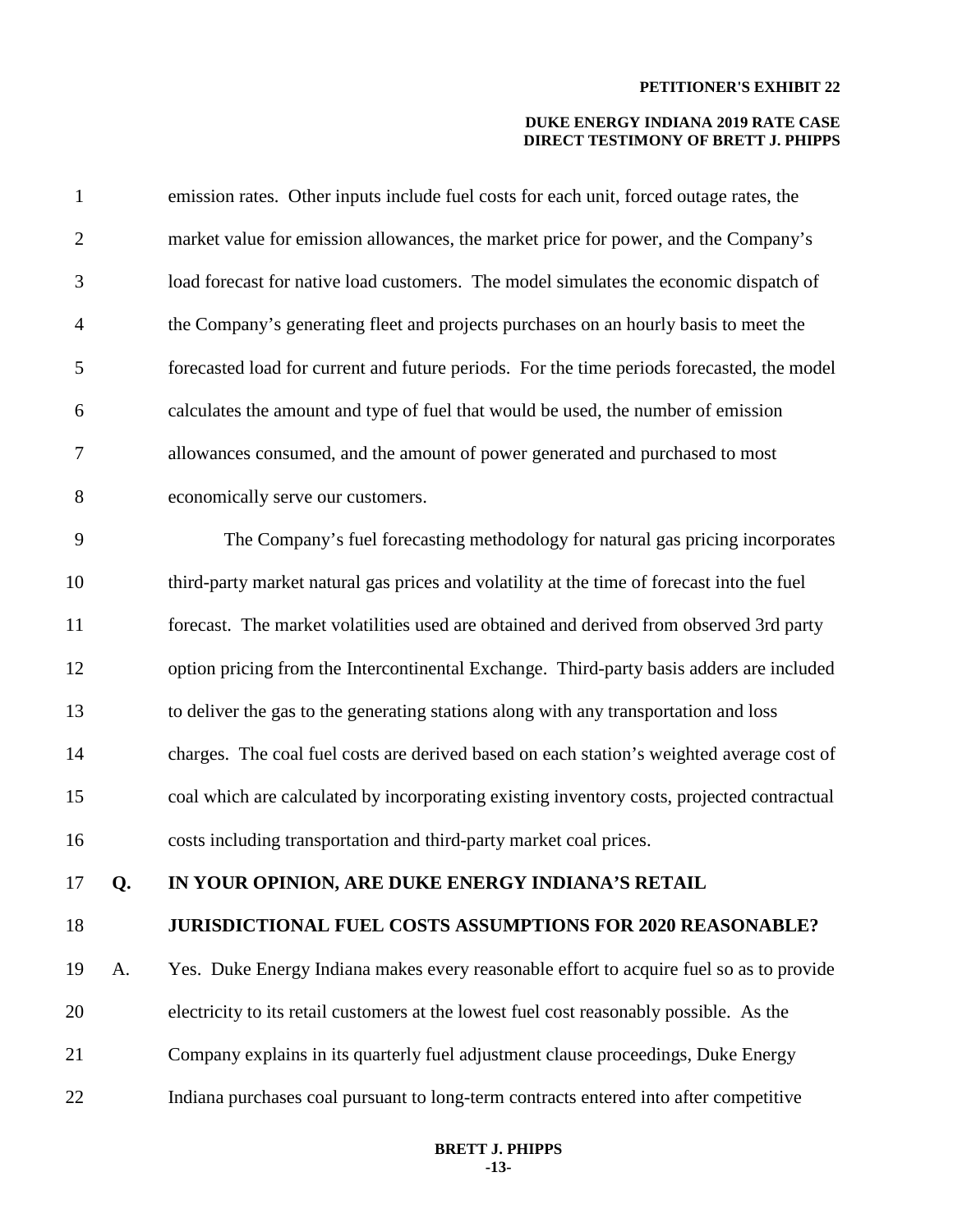|                |    | bidding and on the spot markets. For gas-fired generators, Duke Energy Indiana           |
|----------------|----|------------------------------------------------------------------------------------------|
| 2              |    | purchases natural gas pursuant to supply agreements that allow for competitive daily and |
| 3              |    | spot market gas supply purchases from third parties.                                     |
| $\overline{4}$ |    | <b>IV. CONCLUSION</b>                                                                    |
| 5              | O. | <b>DOES THIS CONCLUDE YOUR DIRECT TESTIMONY AT THIS TIME?</b>                            |
| 6              |    | Yes.                                                                                     |